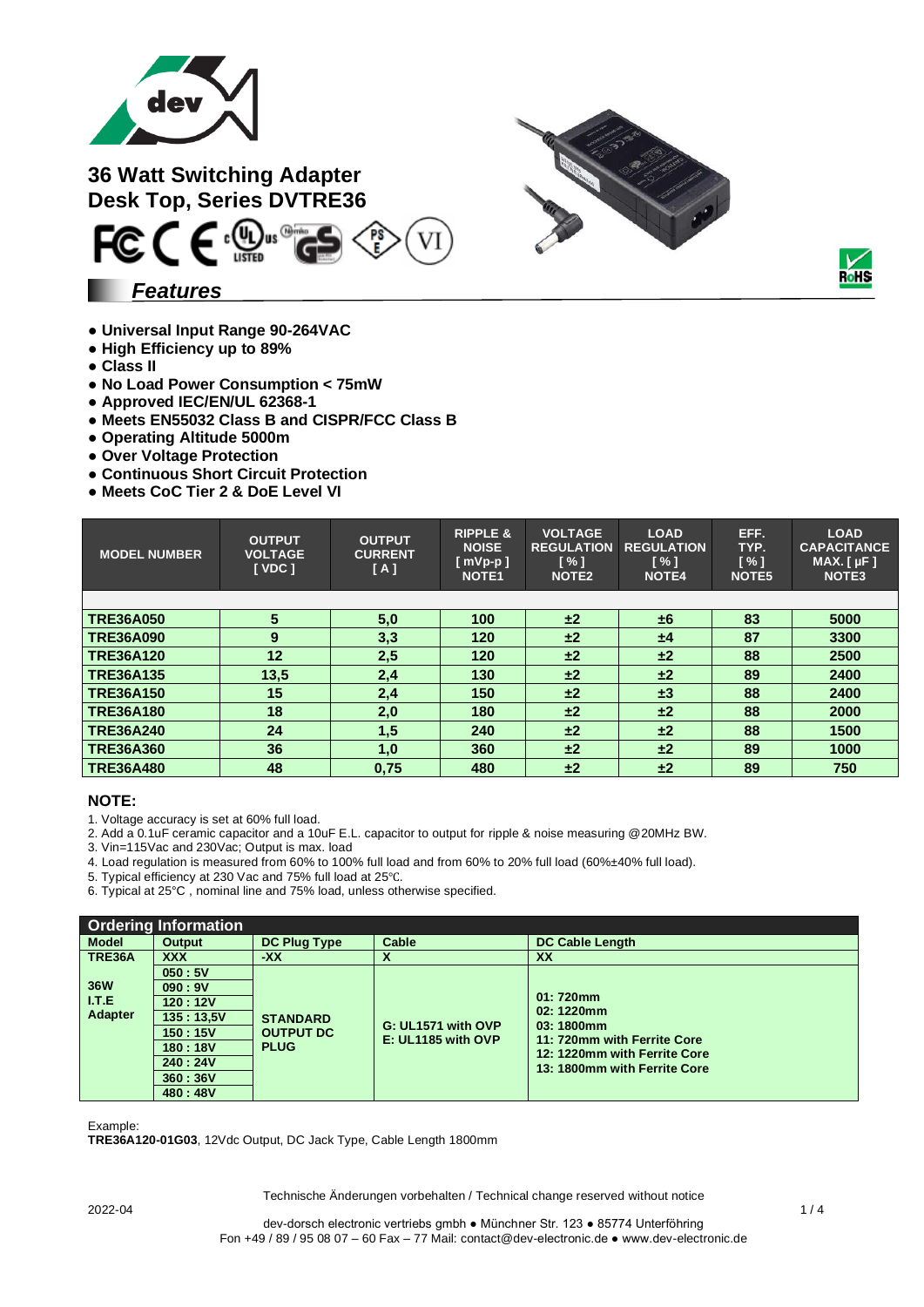# **Specifications**

### Series DVTRE36

#### **INPUT SPECIFICATIONS:**  $\frac{1}{2}$

|  | $120 - 370$ Vdc |
|--|-----------------|
|  |                 |
|  |                 |
|  |                 |
|  |                 |

#### **OUTPUT SPECIFICATIONS:**

### **GENERAL SPECIFICATIONS:**

| <b>SAFETY &amp; EMC:</b> |                                                                         |
|--------------------------|-------------------------------------------------------------------------|
|                          |                                                                         |
|                          |                                                                         |
|                          | EN 61000-6-4:2007+A1:2011+AC:2012, CISPR PUB. 22, FCC Part 15 Subpart B |
|                          |                                                                         |
|                          | CISPR PUB. 22, FCC Part 15 Subpart B                                    |
|                          |                                                                         |
|                          | FCC Part 15 Subpart B, Class B                                          |
|                          |                                                                         |
|                          |                                                                         |
|                          |                                                                         |
|                          | IEC 61000-4-2, 3, 4, 5, 6, 8, 11                                        |
|                          |                                                                         |
|                          |                                                                         |
|                          |                                                                         |
|                          |                                                                         |
|                          |                                                                         |
|                          |                                                                         |
|                          |                                                                         |

# **Derating Curve**



Technische Änderungen vorbehalten / Technical change reserved without notice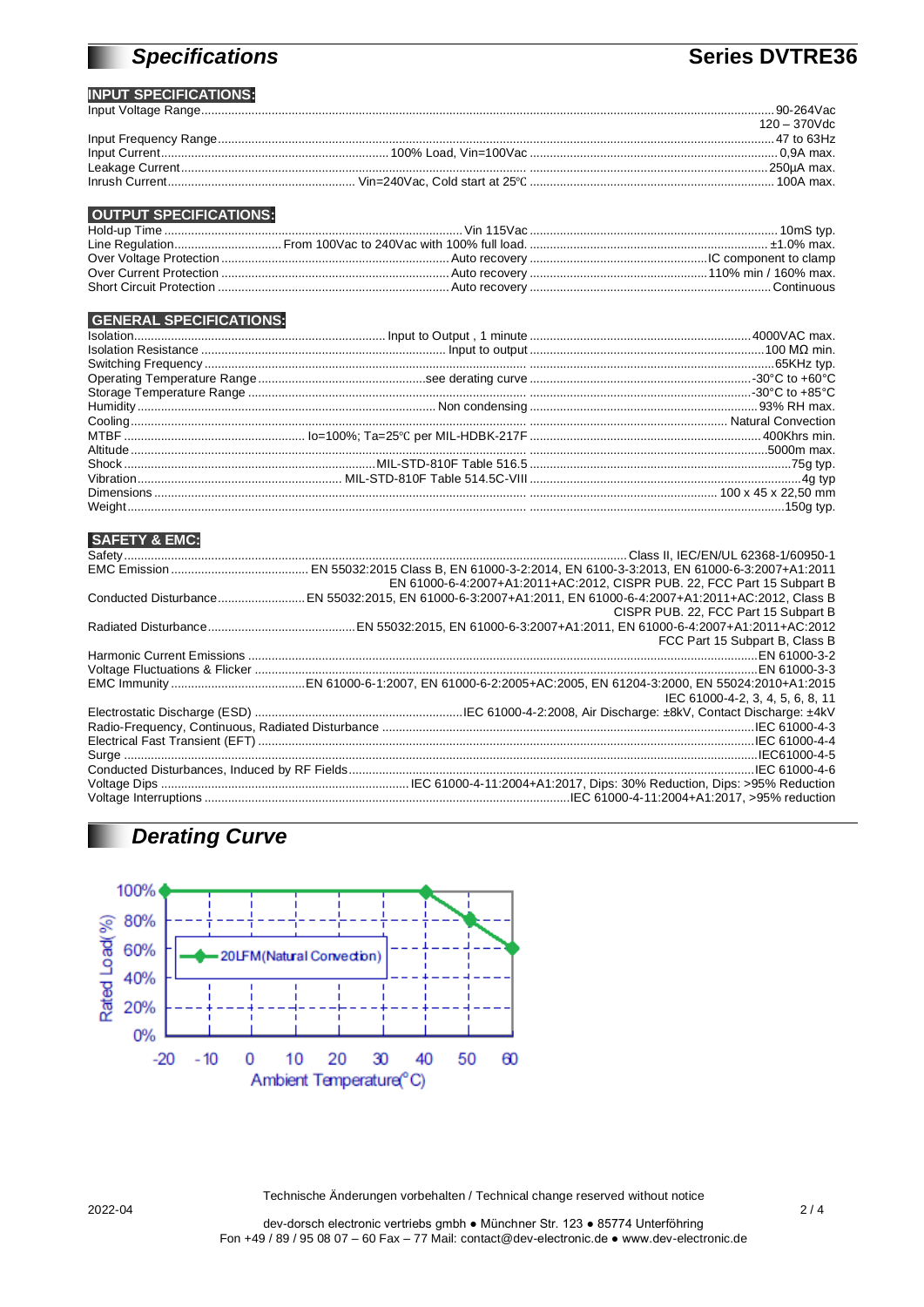*MECHANICAL SPECIFICATION* **Series DVTRE36**

All dimensions in Inches [ mm ] Tolerance: mm: x.xx=±0.5, Inches: x.xxx=±0.02



2022-04 3 / 4